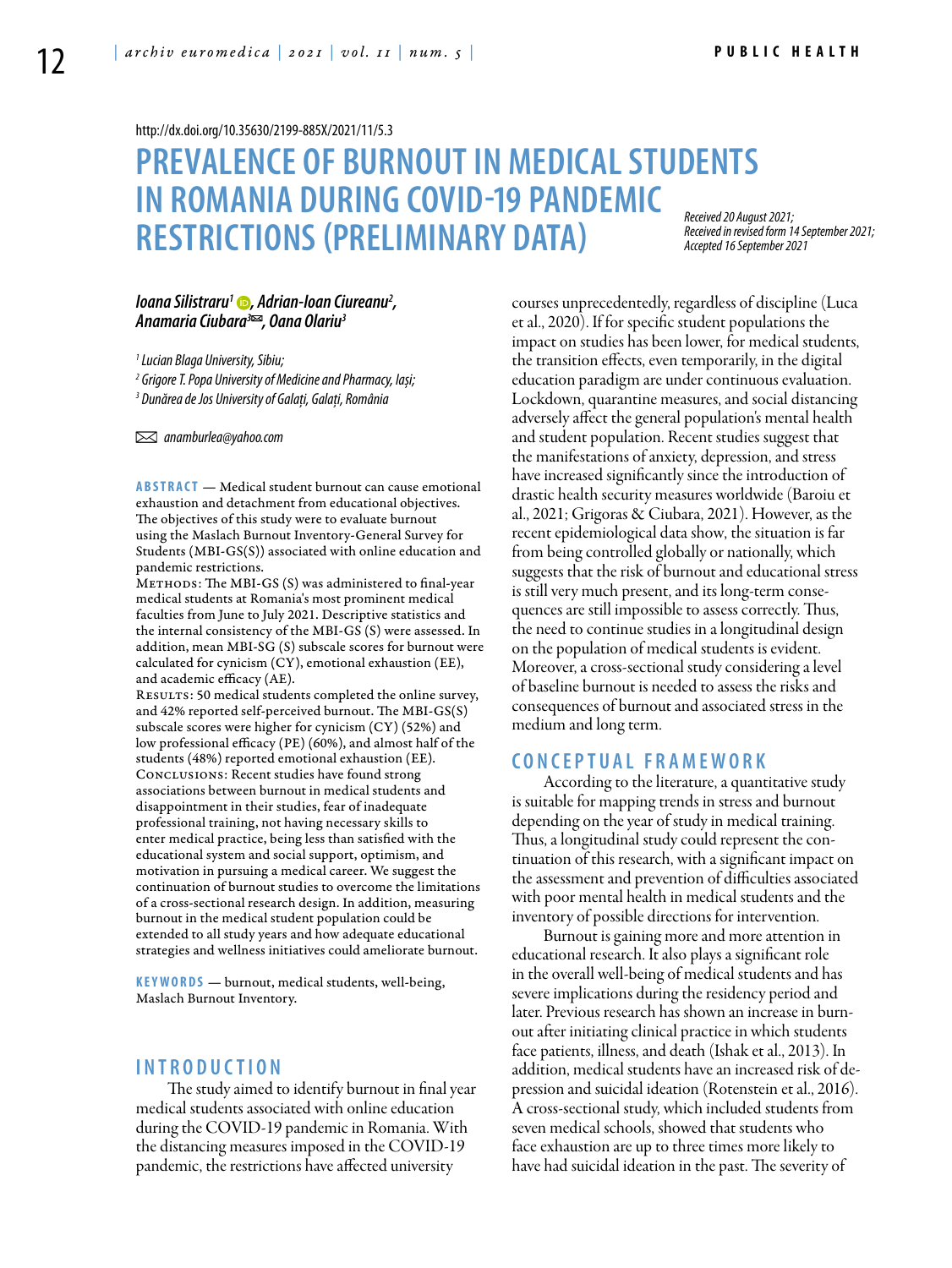burnout is also strongly associated with suicidal ideation, and this association persists after it has adapted to depression in the same population (Dyrbye et al., 2008). Due to the COVID-19 pandemic, most countries around the world have taken extreme measures. Quarantine has been used for centuries to limit the spread of infection by isolating infected or possibly infected populations. Universities have suspended their activities, and education continued online. However, quarantine and social distancing have already had detrimental effects on people's mental health, as depression, anxiety, and stress symptoms have increased dramatically (Ozamiz-Etxebarria et al., 2020).

Thus, studies show that highlighting risk situations by assessing the medical student population is the first step in controlling burnout. Fortunately, the literature suggests that students can recover from this condition by assessing burnout symptoms, and suicidal ideation, if present, is remitted. However, the study by Jordan et al. indicates several reasons why medical studies, unlike in any other field, influence students' mental health. In addition to the implicit rigor imposed by medical studies, the current curricular format, researchers also note expectations that students are "strong" enough to cope with stress to succeed and insufficient attention to mental health compared to physical health. Studies show (Aebischer et al., 2020) that burnout costs are professional or academic and personal - illness, hopelessness, irritability, impatience, poor interpersonal relationships, both with family members and other students, or substance abuse.

The COVID-19 pandemic, according to all current estimates, will continue and develop new facets in affecting the mental status of the general population, health workers, and medical students. Thus, medical education will have to adapt to the context, and digital education in medicine, teaching, and clinical practice will be an ongoing challenge for medical institutions. In addition, a longitudinal study can provide more information on burnout scores in the student population, monitored throughout all years of study, as the pandemic situation varies, as Žuljević et al. (2021) suggest. Other studies also suggest that this phenomenon of digital education in medicine will develop regardless of the epidemiological situation, having many advantages for students (access to resources, simulations, learning efficiency). On the other hand, online studies also have limitations related to students' mental health (stress and burnout). However, there is no consensus on digital medical education, so the situation is still under evaluation, and the advantages and disadvantages of online education are still under discussion.

Every student, educator, and every study situation is particular. Therefore, it is impossible to discuss a predominant adoption of education in the virtual space for medical studies. Nevertheless, medical education differs from other study contexts firstly by duration and secondly by the need to expose students to the clinical contexts, life, and real suffering of actual patients and professional contexts arising from the specifics of the health system they will practice upon the completion of their studies.

### **MET H ODS**

A cross-sectional survey of medical students (MSs) was conducted with a custom-designed Maslach Burnout Inventory General Survey for Students (MBI-GS(S)) to evaluate the prevalence of burnout (Schaufeli et al., 1996).

Fifty medical students (N=50) final study year from leading medical schools in Romania participated in the study through an online questionnaire and informed consent. We used Maslach Burnout Inventory General Survey for Students (MBI-GS(S)) to evaluate the three-dimensional presence of burnout on subscale scores calculated for cynicism (CY), emotional exhaustion (EE), and Low Professional Efficacy (PE). Data were analysed using IBM SPSS Statistics 26 software. The statistical approach addressed the two aspects of descriptive and analytical statistics. Descriptive statistics took into account the classification and synthesis of the obtained data, together with specific statistical indicators that express characteristics and trends of the studied parameter.

Cronbach's alpha was used to calculate the internal consistency of all MBI-SS items and subscales. Reliability scores of ≥0.5 were considered acceptable, with higher scores indicating greater internal consistency (Taber, 2018) (Table1).

# **RES U LTS**

A total of 50 (N=50) medical students, 36 (72%) female students, with a median (range) age of 24 (23–46), were studied. A total of 24 (48%) of the students present medium and high levels of emotional exhaustion, 26 (52%) present medium and high levels of cynicism, and 30 (60%) students present low professional efficacy. Furthermore, as defined by MBI-GS(S) instrument, 42% of the students show burnout characteristics, as per analysed data. In total, more than two out of five students show burnout symptoms during the pandemic, also related to educational concerns. In addition, the dimensions analysed show significant depersonalization scores, which suggests a detachment from the significance and usefulness of studies and the tendency to become less involved and enthusiastic. One possible explanation offered by similar studies (Zis et al., 2021) is that one of the prerequisites for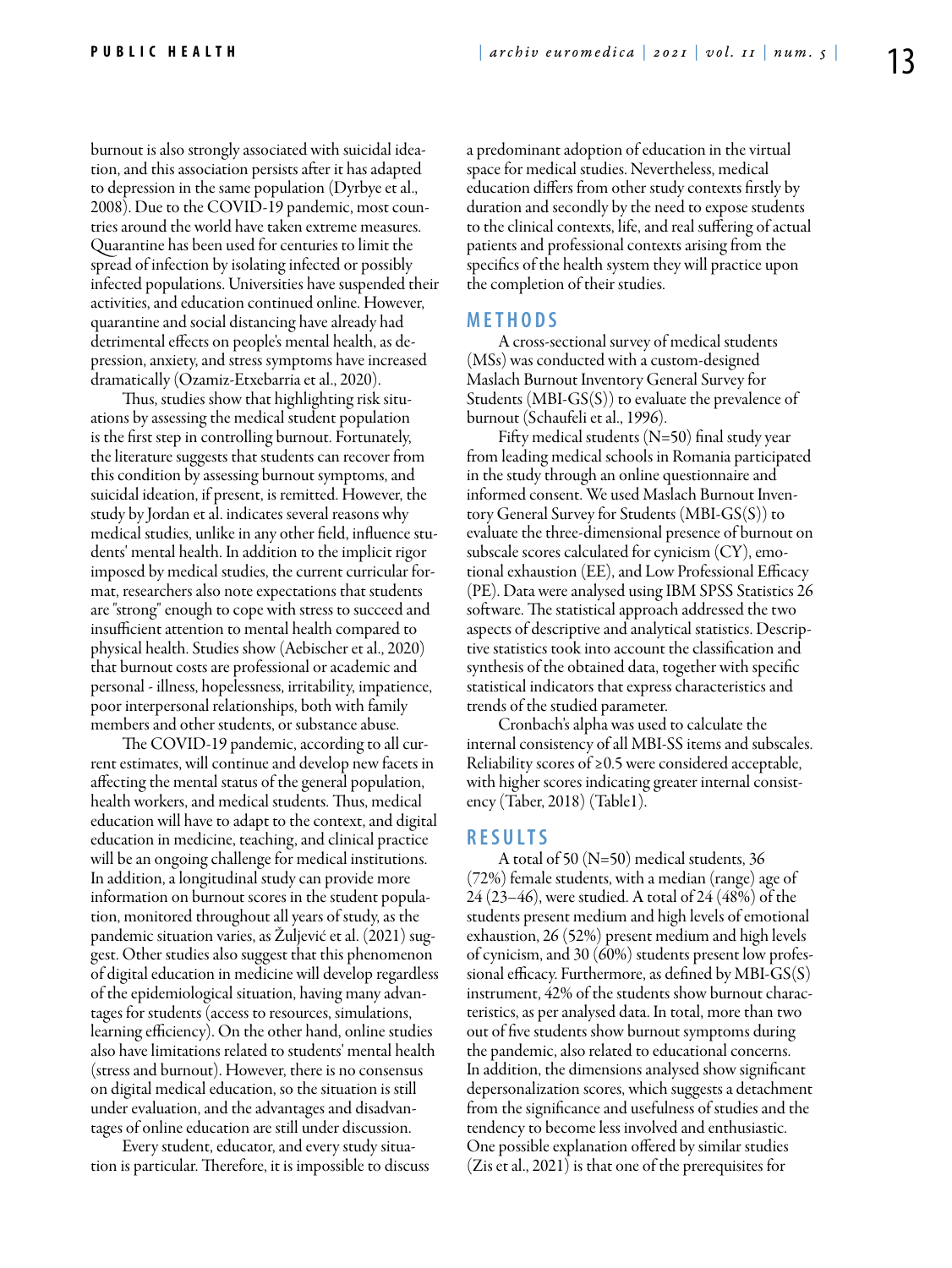|     | Scores           |                |                 |       |                  |
|-----|------------------|----------------|-----------------|-------|------------------|
|     | Mean $\pm$ SD    | Range          | Q <sub>25</sub> | Q75   | Cronbach's Alpha |
| EE  | $17.08 \pm 9.65$ | $0.00 - 30.00$ | 7.00            | 27.00 | .959             |
| CY. | $14.04 \pm 8.29$ | $2.00 - 30.00$ | 7.00            | 27.00 | .851             |
| PE  | $21.90 \pm 8.59$ | $0.00 - 35.00$ | 19.00           | 27.00 | .856             |

*Table1. Descriptive statistics and internal consistency for MBI-GS(S) items (N=50)*

medical education is access to clinical training, which cannot be transmitted through courses or digitally stored information.

Internal reliability (Cronbach's alpha) coefficients of the MBI-GS (S) subscales (EE, CY, PE) can be found in Table 1. The minimum acceptable value for reliability coefficient was 0.5, with values greater than 0.75 being preferable (Taber, 2018) (Table 1).

## **DISC U SSIONS**

With the distancing measures imposed in the COVID-19 pandemic, the restrictions have affected university courses unprecedentedly, regardless of discipline. If for specific student populations the impact on studies has been lower, for medical students, the transition effects, even temporarily, in the digital education paradigm are under continuous evaluation. Preliminary data show variations in levels of stress, burnout, and resilience over the years of study in medicine and that these values are predictors of the mental health of future doctors. Therefore, burnout prevalence in medical students is of strategic importance for how medical education will continue in Romania, and identifying the most appropriate lines of intervention for the mental health of medical students is imperative.

Further analysis and studies are needed to identify trends and variations in factors that affect the wellbeing of medical students. However, appropriate interventions will contribute to better academic performance, more psychological stability, and a higher sense of accomplishment, mitigating the risks of stress, anxiety, depression, and burnout.

#### *Acknowledgment*

This research was presented at 5th European Conference of Psychiatry and Mental Health "Galatia" 2021.

#### **REFEREN CES**

1. Aebischer, O., Weilenmann, S., Gachoud, D., Méan, & Spiller, T. R. (2020). Physical and psychological health of medical students involved in the coronavirus disease 2019 response in Switzerland. Swiss Medical Weekly, 150, w20418. https://doi. org/10.4414/smw.2020.20418

- 2. Baroiu, L., Dumea, E., Năstase, F., Niculeț, E., Fotea, S., Ciubara, A.B., Stefanopol, I.A., Nechita, A., Anghel, L., & Ciubara, A. (2021). Assessment of Depression in Patients with COV-ID-19. BRAIN. Broad Research in Artificial Intelligence and Neuroscience, 12(2), 254–264. https://doi. org/10.18662/brain/12.2/204
- 3. Dyrbye, L. N., Thomas, M. R., Massie, F. S., Power, D.V., Eacker, A., Harper, W., Durning, S., Moutier, C., Szydlo, D. W, Novotny, P.J., Sloan, J. A., & Shanafelt, T. D. (2008). Burnout and suicidal ideation among U.S. medical students. Annals of Internal Medicine, 149(5), 334–41. http:// doi.org/10.7326/0003-4819-149-5-200809020-00008
- 4. Grigoras, M., & Ciubara, A. (2021). Looking into Pandora's Box between "Everything" and "But" -Depression, Pain of Losses the Next Pandemic of Humanity?. BRAIN. Broad Research in Artificial Intelligence and Neuroscience, 12(2), 326–334. https:// doi.org/10.18662/brain/12.2/210
- 5. Ishak, W., Nikravesh, R., Lederer, S., Perry, R., Ogunyemi. D., & Bernstein, C. (2013). Burnout in medical students: a systematic review. Clin Teach, 10(4), 242–245. http://doi.org/10.1111/ tct.12014
- 6. Luca, L., Baroiu, L., Ciubara, A. B., Anghel, R., Bulgaru Iliescu, A. I., Anghel, L., & Ciubara, A. (2020).Covid-19 and the Spanish Flu. From Suffering to Re-silience. BRAIN. Broad Research in Artificial Intelligence and Neuroscience, 11(3), 01–07. https://doi.org/10.18662/brain/11.3Sup1/116
- 7. Ozamiz-Etxebarria, N., Mondragon, N. I., Dosil Santamaría, M., & Picaza Gorrotx-ATEGI, M. (2020). Psychological Symptoms During the Two Stages of Lockdown in Response to the COVID-19 Outbreak: An Investigation in a Sample of Citizens in Northern Spain. Fronters in Psychology, 11, 1491. http://doi.org/10.3389/fpsyg.2020.01491.
- ROTENSTEIN, L. S., RAMOS, M. A., TORRE, M., Segal, J. B., Peluso, M. J., Guille, C., Sen, S., & Mata, D. A. (2016). Prevalence of Depression, Depressive Symptoms, and Suicidal Ideation Among Medical Students: A Systematic Review and Meta-Analysis. JAMA, 316(21), 2214–2236. http://doi. org/10.1001/jama.2016.17324
- 9. SCHAUFELI, W.B., LEITER, M.P., MASLACH, C., & Jackson, S.E. (1996). The MBI-General Survey. In C. Maslach, S.E. Jackson, & M.P Leiter (Eds.), Maslach